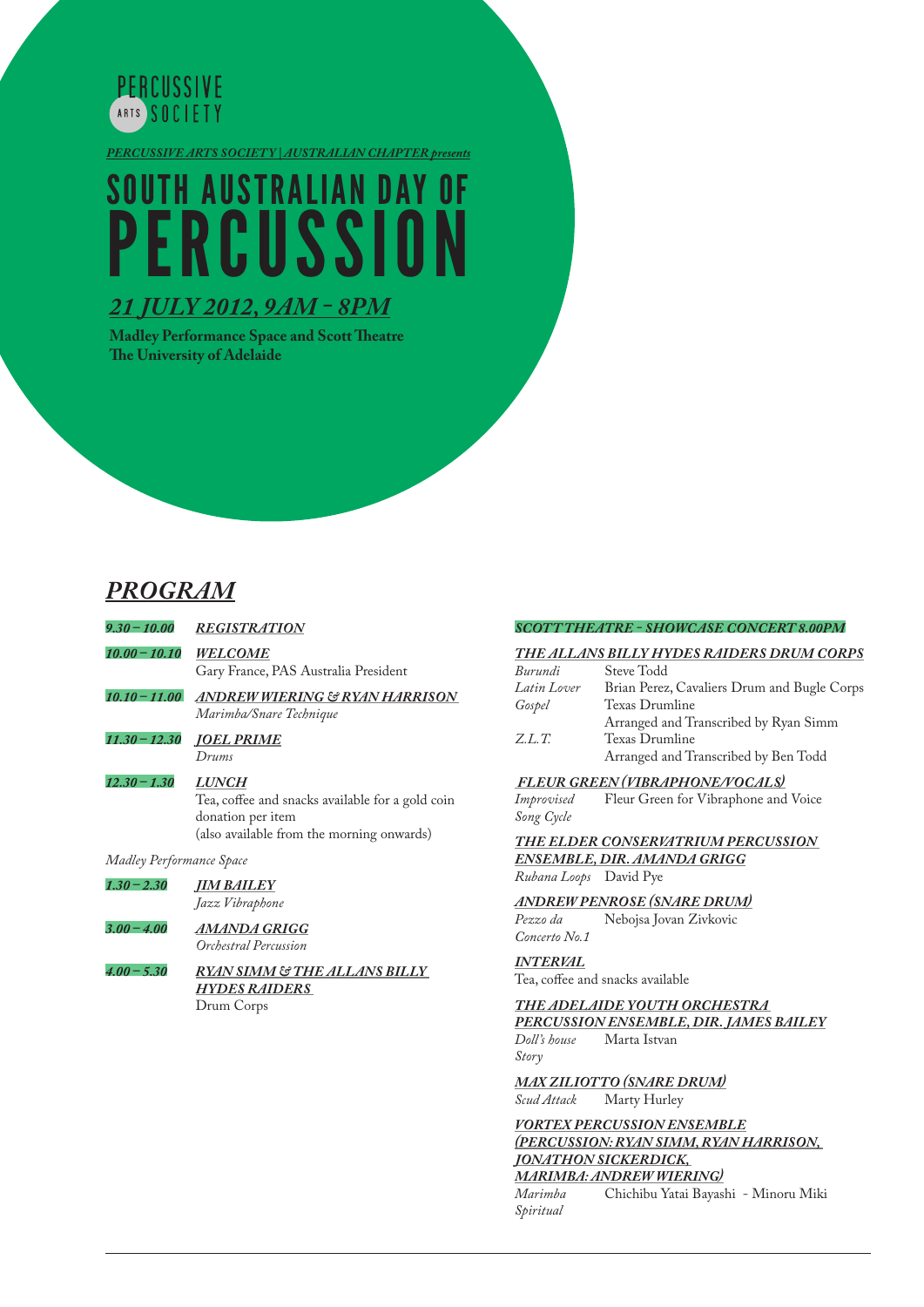# *THE ELDER CONSERVATORIUM PERCUSSION ENSEMBLE REBANA LOOPS* **DAVID PYE**

David Pye is one of Western Australia's most experienced musicians, working in Perth as a composer, percussionist and conductor since 1981. In 1983 he founded the Nova Ensemble and over twenty years has developed the group into Western Australia's leading contemporary music ensemble, commissioning, writing, performing and recording the music of our local composers. In 1989 David turned to composition, and his music has been widely recognised for its accessibility and popularity with audiences of all ages.

To quote the composer: rebana loops had its inception in various aspects of Indonesian music, particularly in the technical aspects of the Javanese rebana players.

The rebana is a small, exceedingly simple, hand drum found in a number of Javanese folk percussion traditions. It is not a solo instrument, but when combined in groups (usually of three or four, but occasionally many more), it revels in creating music of great excitement and interest through the use of short interlocking patterns, rapidly changing & contrasted dynamics and tonal contrasts in the playing techniques used. Each player plays quite simple patterns which interlock, often canonically at the interval of an 8th or 16th note and at great speed. The result is a high-energy music which I find exhilarating to listen to and very challenging to play!

**The Elder Conservatorium Percussion Ensemble** is an integral part of the teaching program at the Elder School of Music and has a long and proud history since its inception with Richard Smith as director in 1968. The ensemble has performed extensively in Adelaide and overseas with the highlights including a cross cultural exchange with the Institute Seni Indonesia Yogyakarta and the ongoing collaboration with University of Las Vegas under the direction of esteemed percussion educator James Bailey from 1983- 2008. Its membership varies according to the number of students enrolled in the percussion program with this year all undergraduate students taking part. Tonight's performance features second and third year students prepared for performance by Head of Percussion Studies, Amanda Grigg.

### *FLEUR ELISE GREEN IMPROVISED SONG CYCLE* **FLEUR GREEN FOR VIBRAPHONE AND VOICE**

Conservatorium, university of Adelaide where she was a student of Jim Bailey. At university, Fleur developed the skills that gave her opportunities to perform and study percussion nationally and internationally as a soloist, and chamber musician. In 2006 Fleur toured the globe, living in Tokyo and visiting Austria, Croatia, and the United States to compete, learn, and perform with great Artists such as Mrs Keiko Abe, Professor Robert Van Sice, and Professor Igor Lesnik.

Fleur has a passion for working with the very young and has had a broad range of roles with Windmill Performing Arts Theatre Company. She has worked as puppeteer, actor, sound engineer, composer, percussionist, accordionist, violinist, and arranger. In all these guises, Fleur maintains a passion for communicating and presenting work that will challenge, stimulate, and unite. She is a casual percussionist with the Adelaide Symphony Orchestra, and has performed with the Leigh Warren Dancers in a production of Astor Piazzolla's Maria de Buenos Aires at the Dunstan Playhouse, and more recently was in the onstage band for La Boheme. More recently, Fleur has turned her skills to poetry, singing and songwriting. Her works reflect a theatrical nature and communicate quirky, but profound ideas.

# *ANDREW PENROSE*

### *Melbourne Snare Drum Award – Winner 2010 PEZZO DA CONCERTO NO.1* **NEBOJSA ZIVKOVIC**

This piece is characterized by high-energy rhythms. According to the composer himself, "The notes need not to be played exactly as written. What is important is that the intensity is kept constant. This however, should not be used as an excuse for not focusing on the technique and consistency, especially for young players. Technique and consistency must be observed while constantly maintaining the `groove.`." The composition comprises timbral variations at high speeds made possible by changing the striking area on the surface of the skin as well as by playing at varying places on the drum's rim with the shafts of the sticks.

Andrew began his musical education in Victor Harbor studying percussion under Barry Lake. After moving to Adelaide in 2008, he received lessons from Jamie Adam until his admission to the conservatorium in 2009 where he was taught by Amanda Grigg and Steven Peterka and completed his bachelor of music by performing his final recital in June. Andrew performs regularly as section leader of the Adelaide Youth Orchestra. In 2010 he won the MSO Snare Drum Award, which resulted in a one-year mentorship with

the Melbourne Symphony Orchestra. He performed at the Australian International Symphony Orchestra Institute (AISOI) in 2010 and 2011, and was a percussionist for the Australian Youth Orchestra in 2011. In the same year he made his solo debut as marimba soloist with the Adelaide Youth Orchestra. Andrew has played casual percussion and timpani for the Adelaide Symphony Orchestra since 2011.

# *THE ADELAIDE YOUTH ORCHESTRA PERCUSSION ENSEMBLE*

### *DOLL'S HOUSE STORY* **MARTA ISTVAN**

The ADYO Percussion Ensemble was formed in October 2011 as part of the outreach programme of the youth Orchestra under Jim Bailey's direction to foster percussion activity and education with a view of creating an environment enabling the performance of challenging percussion repertoire.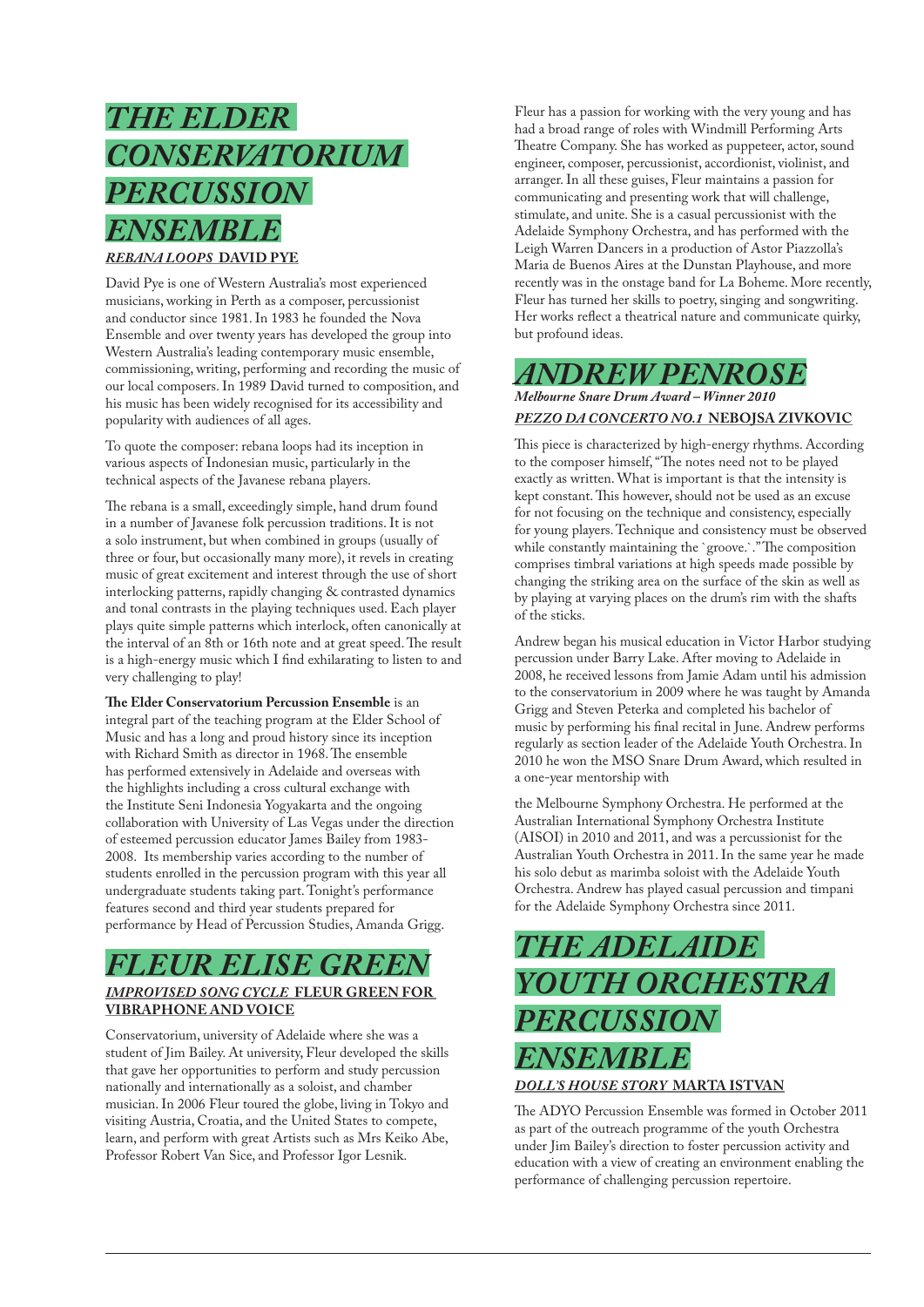Written in 1985 by Hungarian composer Marta Istvan. Dolls house story is considered to be one of the major percussion works in the repertoire.

The musical story is a rather bizarre one depicting the power struggle that took place between various factions of toys that took place after hours within the toy section of a department store.

The conflict was bloody with many casualties on both sides as they tred to gain dominance, one faction over the other; eventually, after much destruction, neither group was successful in dominating the other with few left standing at the end of the battle.

The following morning an employee arrived to this scene of complete obliteration in the toy department and had no idea as to what has taken place.

# *MAX ZILIOTTO*

*Melbourne Snare Drum Award – Winner 2011 SCUD ATTACK* **MARTY HURLEY**

Scud Attack is an extremely challenging rudimental snare drum solo by the recently deceased master American snare drummer, Marty Hurley. Written during the Gulf War period, this work employs very challenging aerial stick manoeuvres, emulating manoeuvres of heat-seeking missiles. The actual musical material draws its inspiration from scotch drumming in the beginning as well as the American marching tradition and in the final moments of the work, the traditional "Basler Trommler" used by military drummers of Switzerland.

Max began learning percussion in 2003 from Peter Matzick from whom he received tuition until 2010 and Jamie Adam from 2009 onwards. From 2006-2010 Max attended Marrayatville High School, participating in many of the school's ensembles large and small, highlights include Mount Gambier for the Generations in Jazz festival. He is in his second year under the instruction of Amanda Grigg. Since 2009 Max has worked in orchestras for The Hills, Northern Light, Adelaide Youth, and Gilbert and Sullivan Theatre Companies. In 2011 Max travelled to Melbourne to participate in the Melbourne Symphony Orchestra's Snare Drum Award which he won resulting in travel to Melbourne throughout 2012 for lessons from Robert Cossom of the Melbourne Symphony Orchestra. Max performs with the Elder Conservatorium Wind Orchestra and the Elder Conservatorium Percussion Ensemble.

# *VORTEX PERCUSSION ENSEMBLE*

### *MARIMBA SPIRITUAL – PART TWO – CHICHIBU YATAI BAYASHI* **MINORU MIKI**

The Vortex Percussion Ensemble was brought into existence for Adelaide-based percussionists to perform chamber music together – both as an ensemble consisting purely of percussion instruments and in combination with other instrumentalists and voices. The performance of contemporary music is an important goal of the ensemble. Their activities thus far have included a live radio broadcast of Antheil's Ballet Mecanique with pianists Gabriella Smart and Anna Goldsworthy conducted by Roland Peelman for ABC Classic FM and an ongoing recording project featuring percussion trio and quartet repertoire with a focus on Japanese composers. The members of the ensemble are flexible depending on the forces required by the repertoire; the core members for this evening's performance include: Ryan Simm, Jonathon Sickerdick, Ryan Harrison and Andrew Wiering.

Minoru Miki was born in Tokushima, Japan in 1930 and graduated from Tokyo National University of Music in composition and was Director of the Japan Federation of Composers until his passing last year. The composer writes, "this piece was composed from 1983 to the beginning of 1984, keeping in mind the acute period of starvation and famine in Africa which was occurring at that time. The piece is composed in an organic fashion, with the first half of the piece as a static requiem and the last part a lively resurrection. The title is an expression of the total process." Miki employs three groups of percussion instruments in addition to the marimba: metal, wood, and skin drums. The work thrives on rhythmic interplay borrowed from traditional taiko drumming about which Miki states "the rhythm patterns for the second part are taken from the festival drumming of the Chichibu area northwest of Tokyo." These rhythms are unique to that region and are known as Yatai Bayashi.